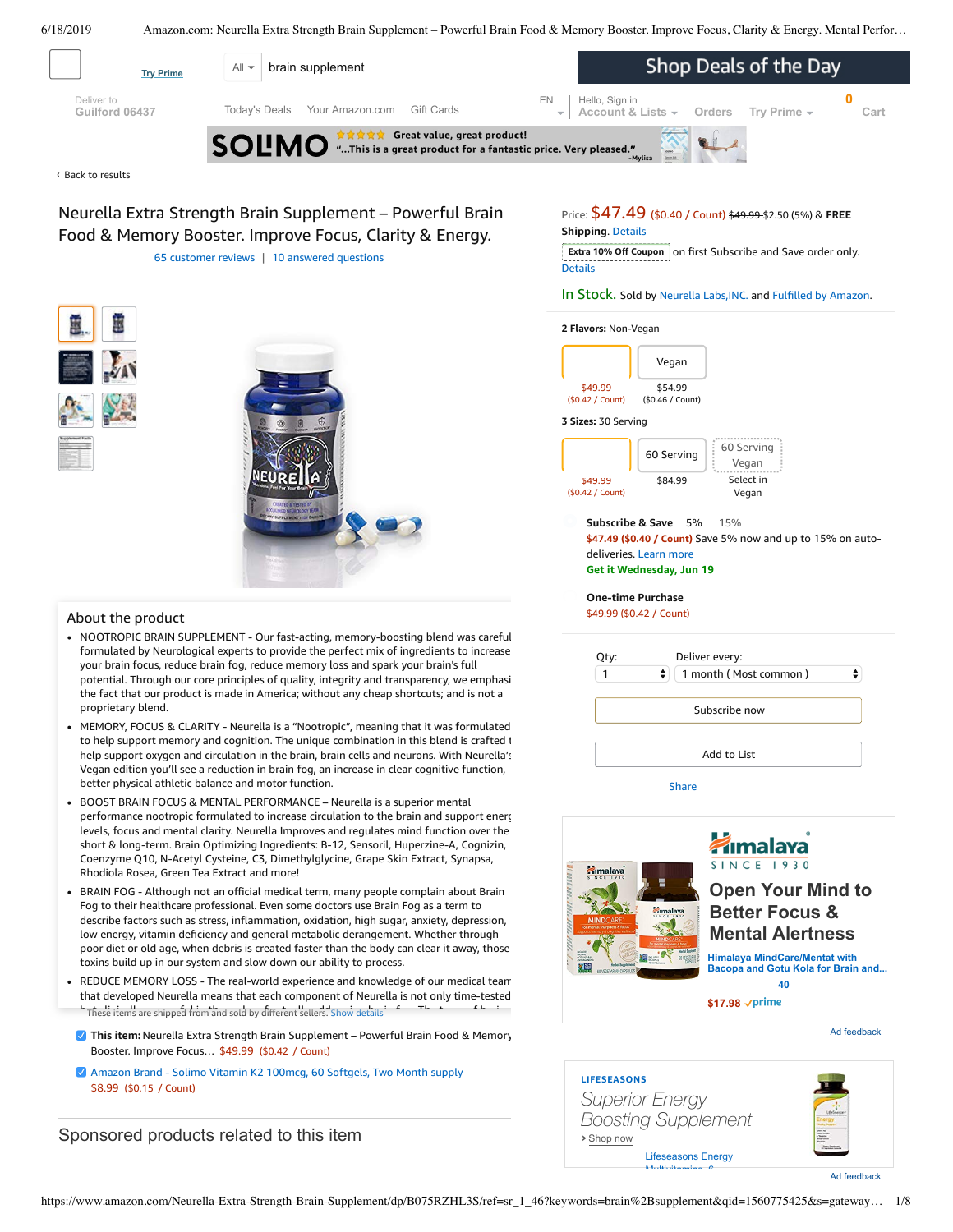

What other items do customers buy after viewing this item?



# Special offers and product promotions

Flavor: Non-Vegan | Size: 30 Serving

- [Clip this coupon](https://www.amazon.com/gp/sign-in.html?ie=UTF8&ref=&email=&redirectASIN=B075RZHL3S&disableCorpSignUp=&path=%2Fgp%2Fcoupon%2Fc%2A8QUEGEBCCLGZFA2KWAJZXU70VKG&redirectProtocol=&mode=&useRedirectOnSuccess=1) to save 10% on this product when you buy from Amazon.com. [Here's how](javascript:void(0))  (restrictions apply)
- **[Your cost could be \\$0.00 instead of \\$49.99](https://www.amazon.com/gp/cobrandcard/marketing.html?pr=con321&inc=50gcUnrec&ts=dwutliumr9mwxm2r6r0bg05wqlf6dxi&dasin=B075RZHL3S&plattr=math&place=detailpage&imp=3b32dda6-114c-4484-8e36-1462775860d5)**! Get a **\$50 Amazon.com Gift Card** instantly upon approval for the **Amazon Rewards Visa Card** Apply now

# **Have a question?**

Find answers in product info, Q&As, reviews

### Product description

#### Flavor:**NonVegan** | Size:**30 Serving**

Taken daily, Neurella supplements your diet with rich, abundant, powerful anti-oxidants and key natural ingredients that nourish your brain and support neural networks for the long road ahead. Neurella boost brain power over the SHORT and LONG term when taken as suggested. Twelve of the most powerful ingredients shown to improve memory, Neurella provides significant and researched amounts of natural substances. As well as working in synergy to maximize a broad spectrum of brain functions. What sets Neurella apart from the competition? The number of quality ingredients is rarely seen in one nootropic stack. And when you DO see a dozen or more substances packed into ONE stack, they don't deliver a significant enough amount of each individual ingredient to reduce brain fog and memory loss. The real-world experience and knowledge of our Neurella medical team that specializes in nootropics. Each component of Neurella is not only time-tested but clinically successful in the realm of creating a brain food memory booster product. Neurella is NOT an off-the-street, off-the-shelf, amateur, first-stab compilation of randomly chosen substances at random doses. The team of brain experts who helped formulate Neurella includes neurologists, psychiatrists, neuro-psychiatrists, exercise physiologists, neuropsychologists, herbalist and acupuncture-trained medical doctors and memory experts. Neurella works are by 'filling in the gaps' found in most people's overall lifestyle. Many of the components in Neurella function as adaptogens, reducing the effects of stress on our various body and brain systems.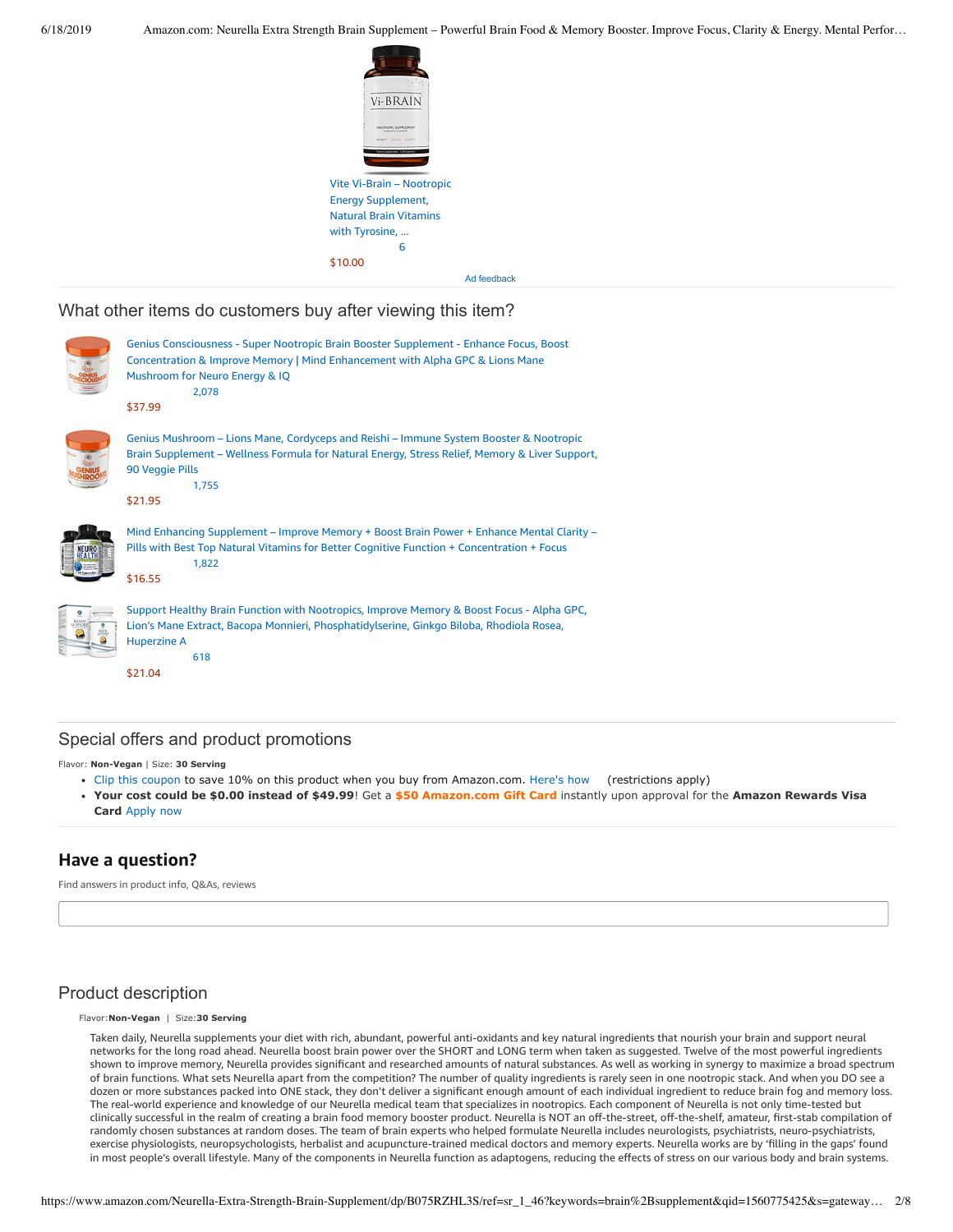Made in America with the highest quality standards. 4 of the 12 ingredients are trademark compounds that have been clinically studied and proven to be at the highest level of quality and effectiveness.

### Product details

Flavor: **Non-Vegan** | Size: 30 Serving

**Product Dimensions:** 2.4 x 2.4 x 4.4 inches ; 4.8 ounces

**Shipping Weight:** 4.8 ounces [\(View shipping rates and policies\)](https://www.amazon.com/gp/help/seller/shipping.html/ref=dp_pd_shipping?ie=UTF8&asin=B075RZHL3S&seller=ATVPDKIKX0DER)

**ASIN:** B075RZHL3S

**Average Customer Review:** [65 customer reviews](https://www.amazon.com/product-reviews/B075RZHL3S/ref=acr_dpproductdetail_text?ie=UTF8&showViewpoints=1)

**Amazon Best Sellers Rank:** #129,922 in Health & Household [\(See Top 100 in Health & Household](https://www.amazon.com/gp/bestsellers/hpc/ref=pd_zg_ts_hpc)) #41 in [DMAE Nutritional Supplements](https://www.amazon.com/gp/bestsellers/hpc/3773461/ref=pd_zg_hrsr_hpc)

Product Warranty: For warranty information about this product, please [click here](https://www.amazon.com/gp/feature.html/ref=dp_warranty_request_3P?ie=UTF8&docId=1002406021)

Would you like to **tell us about a lower price**?

### Related Video Shorts (0) [Upload](https://www.amazon.com/creatorhub/video/upload?productASIN=B075RZHL3S&referringURL=ZHAvQjA3NVJaSEwzUw%3D%3D&ref=RVSW) your video



### **Be the first video**

Your name here

# Important information

### **Legal Disclaimer**

Statements regarding dietary supplements have not been evaluated by the FDA and are not intended to diagnose, treat, cure, or prevent any disease or health condition.

### **Ingredients**

Vitamin B-12, Sensoril (Ashwagandha Root & Leaf Extract), Huperzine-A, Cognizin (Citicoline) Coenzyme Q10, N-Acetyl Cysteine, C3 (Turmeric Root Extract), Dimethylglycine, Grape Skin Extract, Synapsa (Bocopa Monnieri Whole Plant Extract), Rhodiola Rosea, Green Tea Leaf Extract (EGCG)

#### **Directions**

Take 4 Capsules daily. Can be split into 2 Capsules twice daily. Preferably with a meal.

# Compare with similar items



https://www.amazon.com/Neurella-Extra-Strength-Brain-Supplement/dp/B075RZHL3S/ref=sr\_1\_46?keywords=brain%2Bsupplement&qid=1560775425&s=gateway… 3/8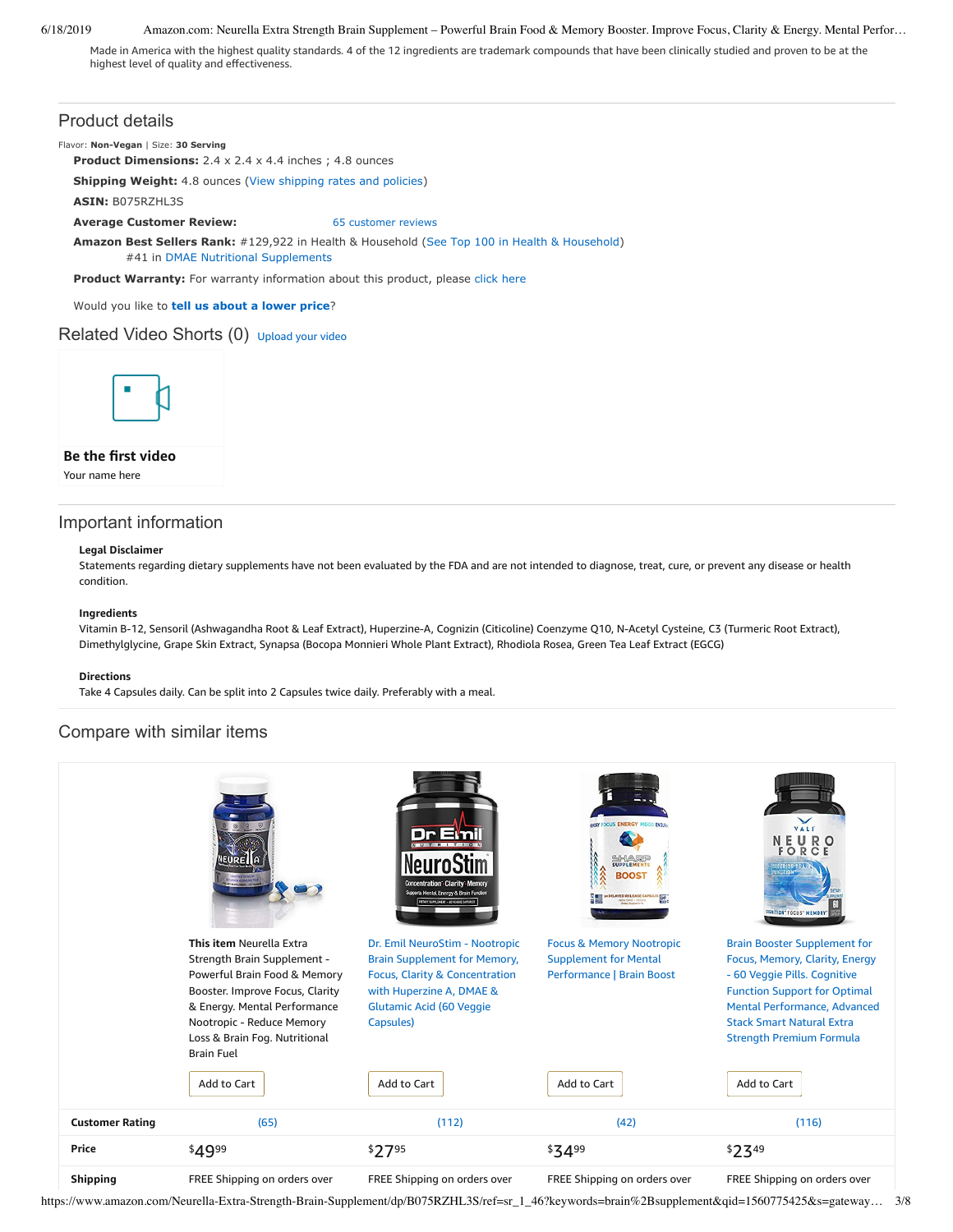| 6/18/2019 |         | Amazon.com: Neurella Extra Strength Brain Supplement – Powerful Brain Food & Memory Booster. Improve Focus, Clarity & Energy. Mental Perfor |                           |                              |                     |  |
|-----------|---------|---------------------------------------------------------------------------------------------------------------------------------------------|---------------------------|------------------------------|---------------------|--|
|           |         |                                                                                                                                             | 525                       | \$25                         | \$25                |  |
|           | Sold By | Neurella Labs.INC.                                                                                                                          | <b>Dr. Emil Nutrition</b> | <b>Sharp Supplements LLC</b> | <b>Viter Energy</b> |  |

# Sponsored products related to this item



# <span id="page-3-1"></span>Customer Questions & Answers

[See questions and answers](https://www.amazon.com/ask/questions/asin/B075RZHL3S/ref=cm_cd_dp_lla_ql_ll)

# <span id="page-3-0"></span>**[65 customer](https://www.amazon.com/Neurella-Extra-Strength-Brain-Supplement/product-reviews/B075RZHL3S/ref=cm_cr_dp_d_show_all_top?ie=UTF8&reviewerType=all_reviews) reviews**

4.2 out of 5 [stars](javascript:void(0))

| 5 star | 10/2 |
|--------|------|
| 4 star |      |

**Read reviews that mention**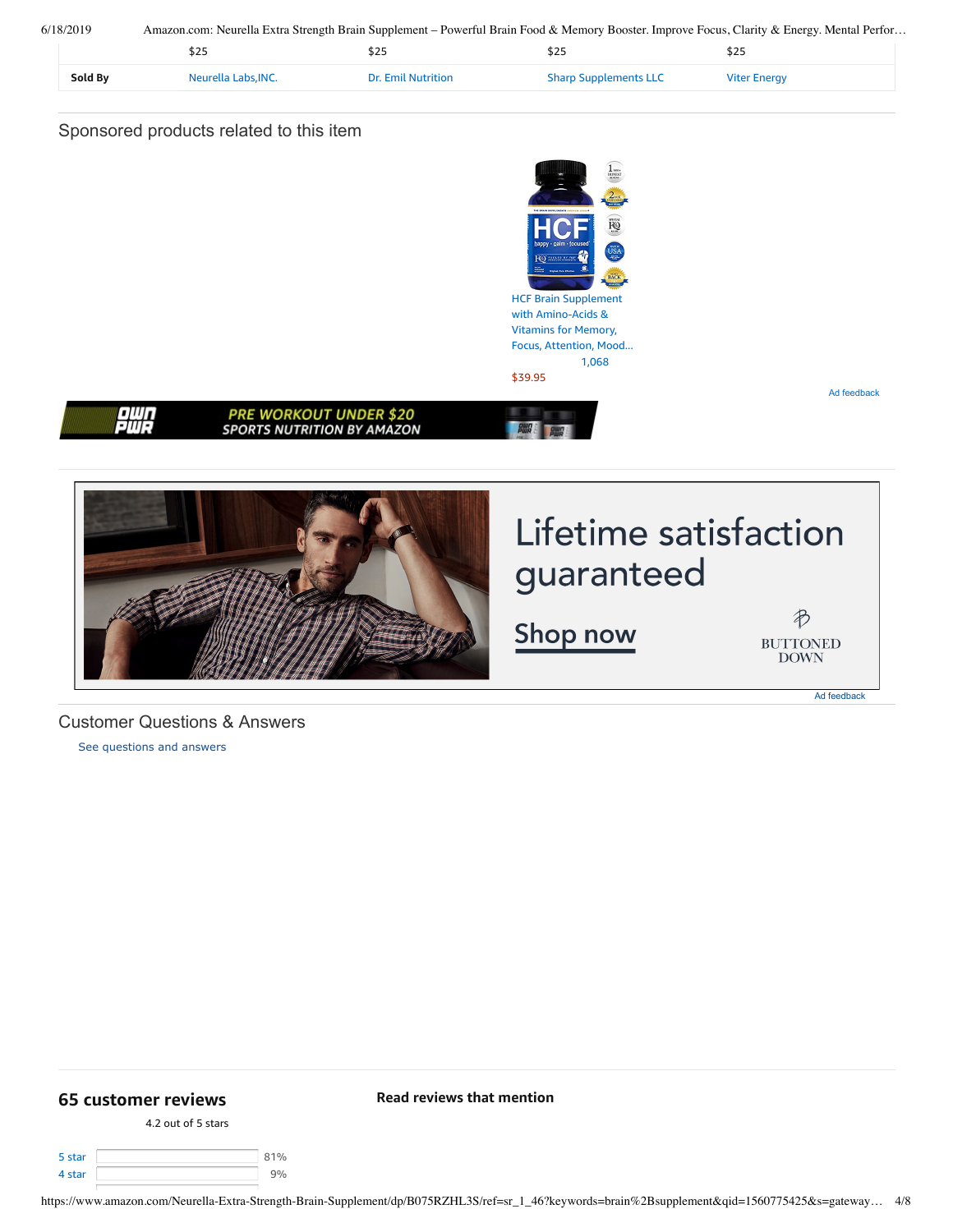| 5% |
|----|
| 3% |
|    |

#### **Review this product**

Share your thoughts with other customers

| Write a customer review |             |  |  |
|-------------------------|-------------|--|--|
|                         |             |  |  |
|                         |             |  |  |
|                         |             |  |  |
|                         |             |  |  |
|                         |             |  |  |
|                         |             |  |  |
|                         |             |  |  |
| 1,548                   | Add to Cart |  |  |
|                         |             |  |  |

Ad feedback

highly [recommend](https://www.amazon.com/Neurella-Extra-Strength-Brain-Supplement/product-reviews/B075RZHL3S/ref=cm_cr_dp_d_lh_0?ie=UTF8&filterByKeyword=highly+recommend&pageNumber=1&reviewerType=all_reviews#reviews-filter-bar) brain [injury](https://www.amazon.com/Neurella-Extra-Strength-Brain-Supplement/product-reviews/B075RZHL3S/ref=cm_cr_dp_d_lh_1?ie=UTF8&filterByKeyword=brain+injury&pageNumber=1&reviewerType=all_reviews#reviews-filter-bar) [started](https://www.amazon.com/Neurella-Extra-Strength-Brain-Supplement/product-reviews/B075RZHL3S/ref=cm_cr_dp_d_lh_2?ie=UTF8&filterByKeyword=started+taking&pageNumber=1&reviewerType=all_reviews#reviews-filter-bar) taking last [year](https://www.amazon.com/Neurella-Extra-Strength-Brain-Supplement/product-reviews/B075RZHL3S/ref=cm_cr_dp_d_lh_3?ie=UTF8&filterByKeyword=last+year&pageNumber=1&reviewerType=all_reviews#reviews-filter-bar) brain [health](https://www.amazon.com/Neurella-Extra-Strength-Brain-Supplement/product-reviews/B075RZHL3S/ref=cm_cr_dp_d_lh_4?ie=UTF8&filterByKeyword=brain+health&pageNumber=1&reviewerType=all_reviews#reviews-filter-bar) ability to [concentrate](https://www.amazon.com/Neurella-Extra-Strength-Brain-Supplement/product-reviews/B075RZHL3S/ref=cm_cr_dp_d_lh_5?ie=UTF8&filterByKeyword=ability+to+concentrate&pageNumber=1&reviewerType=all_reviews#reviews-filter-bar) [months](https://www.amazon.com/Neurella-Extra-Strength-Brain-Supplement/product-reviews/B075RZHL3S/ref=cm_cr_dp_d_lh_6?ie=UTF8&filterByKeyword=months+ago&pageNumber=1&reviewerType=all_reviews#reviews-filter-bar) ago using [neurella](https://www.amazon.com/Neurella-Extra-Strength-Brain-Supplement/product-reviews/B075RZHL3S/ref=cm_cr_dp_d_lh_8?ie=UTF8&filterByKeyword=taking+neurella+for+several&pageNumber=1&reviewerType=all_reviews#reviews-filter-bar) five months taking neurella for several feel [much](https://www.amazon.com/Neurella-Extra-Strength-Brain-Supplement/product-reviews/B075RZHL3S/ref=cm_cr_dp_d_lh_9?ie=UTF8&filterByKeyword=feel+much&pageNumber=1&reviewerType=all_reviews#reviews-filter-bar) **Showing 1-8 of 65 reviews**

| <b>Top Reviews</b> |  |
|--------------------|--|
|                    |  |

```
Las
```
February 4, 2018

### **Rooted in brain science by brain [scientists](https://www.amazon.com/gp/customer-reviews/RWXSCPRUK7KUQ/ref=cm_cr_dp_d_rvw_ttl?ie=UTF8&ASIN=B075RZHL3S)**

Flavor: Non-Vegan Size: 30 Serving **Verified Purchase**

I am one of those supplement skeptics, especially all the "brain food" and "nootropic" jargon. Given the proverbial FDA disclaimer, you don't know what you're getting. Where is the science?

Turns out Neurella was created by brain scientists. It came recommended by a San Francisco neuroscientist. She shrugs at the many formulations, many of which include a stimulant but told me about Neurella, a new formulation created by integrative neurologists who developed it while treating severe brain injury. Over time they began to see positive, anecdotal clinical results. I thought that interesting - not just a bunch of Silicon Valley types trying to market - not invent -- the next hot nootropic.

Then I learn about Dr. Dale Bredesen, an Alzheimer's expert, who published a disruptive bookseller last year called The End of Alzheimer's: The First Program to Prevent and Reverse Cognitive Decline. She digs deeper and discovered a 2014 article he published in the journal Aging in which 10 patients showed a reduction of dementia symptoms over a few years.

### $T$  . Neurella uses the majority of the ingredients found in Bredesen's protocol. Between the ingredients for the ingredients found in Bredesen's protocol. Between the ingredients for the ingredients for the ingredients o

30 people found this helpful

[Comment](https://www.amazon.com/gp/customer-reviews/RWXSCPRUK7KUQ/ref=cm_cr_dp_d_rvw_btm?ie=UTF8&ASIN=B075RZHL3S#wasThisHelpful) [Report](https://www.amazon.com/hz/reviews-render/report-abuse?ie=UTF8&voteDomain=Reviews&ref=cm_cr_dp_d_rvw_hlp&csrfT=gpiRClyBo841fCTb1drg3DyLmLy3pJgQIngwdEkAAAABAAAAAF0I301yYXcAAAAA%2B4kUEk%2F7iMGR3xPcX6iU&entityId=RWXSCPRUK7KUQ&sessionId=143-6729050-3493109) abuse [Helpful](https://www.amazon.com/ap/signin?openid.return_to=https%3A%2F%2Fwww.amazon.com%2Fdp%2FB075RZHL3S%2Fref%3Dcm_cr_dp_d_vote_lft%3Fie%3DUTF8%26voteInstanceId%3DRWXSCPRUK7KUQ%26voteValue%3D1%26csrfT%3DgpiRClyBo841fCTb1drg3DyLmLy3pJgQIngwdEkAAAABAAAAAF0I301yYXcAAAAA%252B4kUEk%252F7iMGR3xPcX6iU%23RWXSCPRUK7KUQ&openid.identity=http%3A%2F%2Fspecs.openid.net%2Fauth%2F2.0%2Fidentifier_select&openid.claimed_id=http%3A%2F%2Fspecs.openid.net%2Fauth%2F2.0%2Fidentifier_select&openid.assoc_handle=usflex&openid.mode=checkid_setup&openid.ns=http%3A%2F%2Fspecs.openid.net%2Fauth%2F2.0)



#### **Gave me more [mental](https://www.amazon.com/gp/customer-reviews/RJP4OEBHV3P5M/ref=cm_cr_dp_d_rvw_ttl?ie=UTF8&ASIN=B075RZHL3S) energy and focus**

November 29, 2017 Flavor: Non-Vegan Size: 30 Serving **Verified Purchase**

I usually don't feel much of a difference when taking any kind of vitamin or supplement, since I'm well aware of (and wary of) the placebo effect. After a week or two of using Neurella as directed, however, I can definitely say what I have noticed the most is that I have more sustained amounts of mental energy throughout the day, and more focus to be able to work on tasks longer. This is what I was hoping for in taking Neurella.

23 people found this helpful



[Comment](https://www.amazon.com/gp/customer-reviews/RJP4OEBHV3P5M/ref=cm_cr_dp_d_rvw_btm?ie=UTF8&ASIN=B075RZHL3S#wasThisHelpful) [Report](https://www.amazon.com/hz/reviews-render/report-abuse?ie=UTF8&voteDomain=Reviews&ref=cm_cr_dp_d_rvw_hlp&csrfT=giuJDMsDCvrL4NutN3FVVzpgYHMQEfRUyqfMV6cAAAABAAAAAF0I301yYXcAAAAA%2B4kUEk%2F7iMGR3xPcX6iU&entityId=RJP4OEBHV3P5M&sessionId=143-6729050-3493109) abuse

scott zirrillo

**This was [recommended](https://www.amazon.com/gp/customer-reviews/R3SVLHJBAHNEVC/ref=cm_cr_dp_d_rvw_ttl?ie=UTF8&ASIN=B075RZHL3S) by a friend and I have been taking it ...**

December 8, 2017 Flavor: Non-Vegan Size: 30 Serving **Verified Purchase**

This was recommended by a friend and I have been taking it now almost 6 weeks. At work I sometimes have project that requires my focus for long periods of time. Follow that with four kids and homework and the schedules that comes with them all... I was just looking for something to help me get a little more out of myself.

I found that with Neurella. As the weeks went on I found myself able to complete more items at work without feeling like I needed and break, and not feeling overwhelmed by the end of the day.

I am happy with the results.

21 people found this helpful

[Comment](https://www.amazon.com/gp/customer-reviews/R3SVLHJBAHNEVC/ref=cm_cr_dp_d_rvw_btm?ie=UTF8&ASIN=B075RZHL3S#wasThisHelpful) [Report](https://www.amazon.com/hz/reviews-render/report-abuse?ie=UTF8&voteDomain=Reviews&ref=cm_cr_dp_d_rvw_hlp&csrfT=gn9VUwIDEKA6UzUkmEHh8Q%2B8ElSGQjpuiMMRKK4AAAABAAAAAF0I301yYXcAAAAA%2B4kUEk%2F7iMGR3xPcX6iU&entityId=R3SVLHJBAHNEVC&sessionId=143-6729050-3493109) abuse [Helpful](https://www.amazon.com/ap/signin?openid.return_to=https%3A%2F%2Fwww.amazon.com%2Fdp%2FB075RZHL3S%2Fref%3Dcm_cr_dp_d_vote_lft%3Fie%3DUTF8%26voteInstanceId%3DR3SVLHJBAHNEVC%26voteValue%3D1%26csrfT%3Dgn9VUwIDEKA6UzUkmEHh8Q%252B8ElSGQjpuiMMRKK4AAAABAAAAAF0I301yYXcAAAAA%252B4kUEk%252F7iMGR3xPcX6iU%23R3SVLHJBAHNEVC&openid.identity=http%3A%2F%2Fspecs.openid.net%2Fauth%2F2.0%2Fidentifier_select&openid.claimed_id=http%3A%2F%2Fspecs.openid.net%2Fauth%2F2.0%2Fidentifier_select&openid.assoc_handle=usflex&openid.mode=checkid_setup&openid.ns=http%3A%2F%2Fspecs.openid.net%2Fauth%2F2.0)

EWebb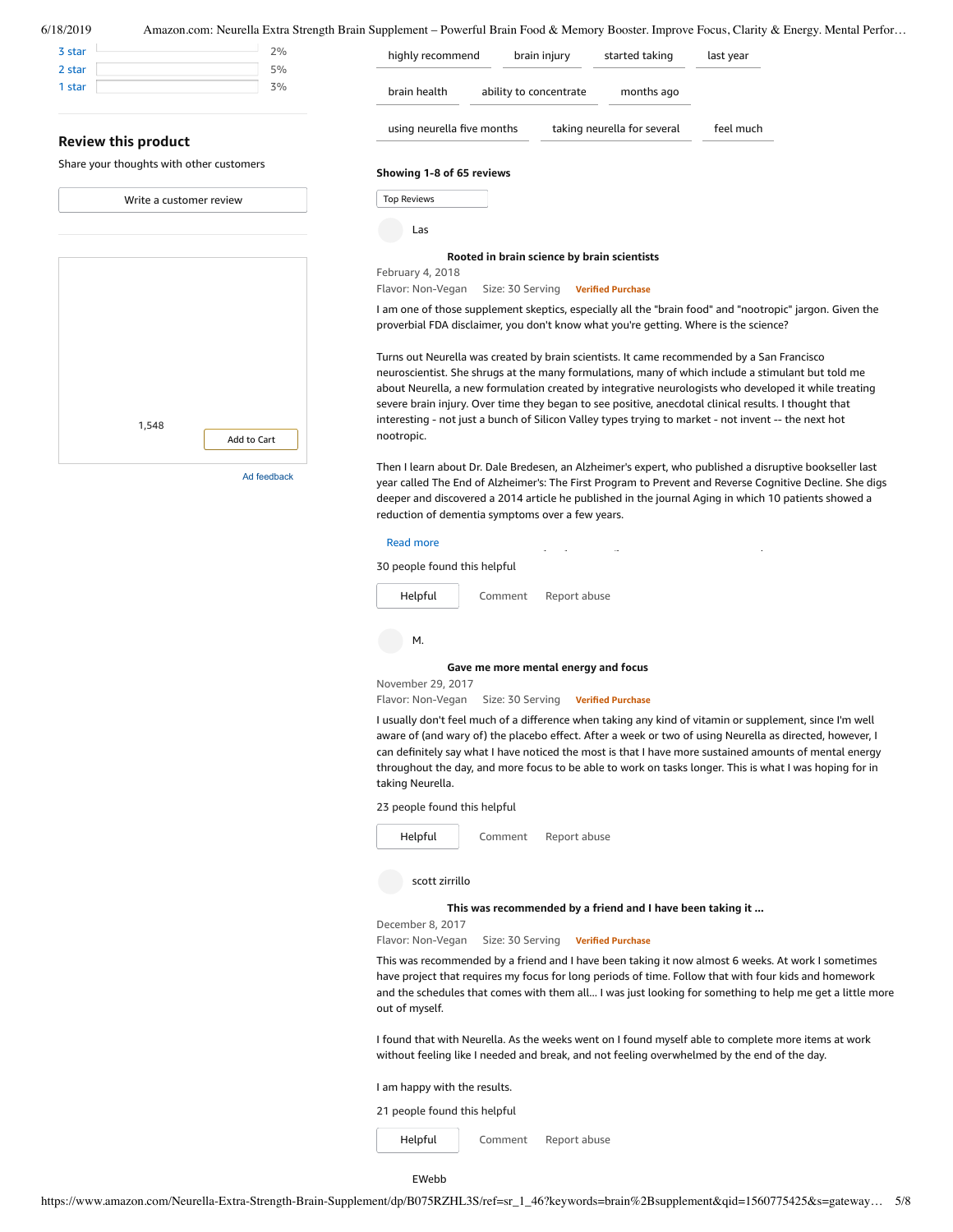#### **Quite [Pleased!](https://www.amazon.com/gp/customer-reviews/R34IA6Q4G631LN/ref=cm_cr_dp_d_rvw_ttl?ie=UTF8&ASIN=B075RZHL3S) Just Ordered Again!**

September 5, 2018 Flavor: Non-Vegan Size: 60 Serving **Verified Purchase**

I have gone through four bottles, taking 2 capsules in the morning and 2 at night. I began to notice a substantial difference in my ability to remember things better within 3 to 4 weeks. What I am most amazed by is the significant improvement in what is called "threshold syndrome". You know what I mean . . . when you leave a room to go do something, get to the targeted destination, forget why you went there in the first place, return to where you started your mission, only to face-palm-remember your original mission. Once you step over that doorway threshold, you are toast!

My succumbing to threshold syndrome has been reduced by about 90%! I have NEVER had that level of success. Just tickled pink.

11 people found this helpful



Brian

#### **Simply [Superlative](https://www.amazon.com/gp/customer-reviews/R1Q4BKD3RBZK3K/ref=cm_cr_dp_d_rvw_ttl?ie=UTF8&ASIN=B075RZHL3S)**

January 10, 2018

Flavor: Non-Vegan Size: 30 Serving **Verified Purchase**

In 2009, I suffered a severe TBI after an improperly mounted banister tore loose from the wall and I fell down a flight of stairs hitting my head against the wall at the bottom. Complicating matters was the fact that I was not discovered for approximately 36 hours afterwards and was perilously close to not making it. The challenges presented after such an injury are considerable and include difficulties with both short and long term memories, compromised problem-solving and multi-tasking abilities and susceptibility to even the smallest of distractions.

I began taking Neurella at the recommendation of my Neurologist and the improvement in cognition has been nothing short of remarkable. I find that mind is much sharper than it had been and that my energy levels have increased considerably and I find that I am able to remain clearly focused on tasks which require mental effort for much longer periods of time. As part of a career change, I was even able to enroll in graduate school where I did quite well and was able to earn a Master's Degree.

Moreover, as was mentioned by somebody else in a prior review, I too have a fear of possible developing Alzheimer's disease or Dementia down the road. Neurella's protective ability to fight against these conditions provides peace of mind in that I know I am doing everything I can possibly do to prevent it.

22 people found this helpful



christine carson

#### **This medication is an amazing, natural [supplement!](https://www.amazon.com/gp/customer-reviews/R1GZP9BFXX1Q46/ref=cm_cr_dp_d_rvw_ttl?ie=UTF8&ASIN=B075RZHL3S)**

February 14, 2018

Flavor: Non-Vegan Size: 30 Serving **Verified Purchase**

We have been taking this supplement for only two days and are amazed by the results. We are usually feeling sluggish and needing a nap after work. Neurella gives you the strength to go full speed all day long.

I also sometimes wake up with no go-go. I feel hazy as if I am in a coma, usually because of lack of sleep. The results with Neurella are astounding. Within minutes, I feel ready to get going. I would recommend this product as an effective natural remedy for anyone needing energy and motivation.

12 people found this helpful



#### **[SERIOUSLY](https://www.amazon.com/gp/customer-reviews/R2UELIJ23MPPBP/ref=cm_cr_dp_d_rvw_ttl?ie=UTF8&ASIN=B075RZHL3S) works! Crazy noticeable benefits**

November 28, 2018 Flavor: Non-Vegan Size: 30 Serving **Verified Purchase**

I can't say enough great things about this supplement. Not only do I experience sharper focus, the ability to multi-task, and the ability to concentrate for longer amounts of time when I take Neurella, but I've noticed a whole host of awesome benefits that I wasn't expecting! My mood is more stable, my sleep is deeper/I wake up feeling well-rested, my stress level and anxiety are TOTALLY under control (this is a huge one for me. I DEFINITELY notice if I miss a dose), AND my inflammation has drastically decreased, which is amazing. I've had a wrist injury for years that bothers me pretty regularly, but taking Neurella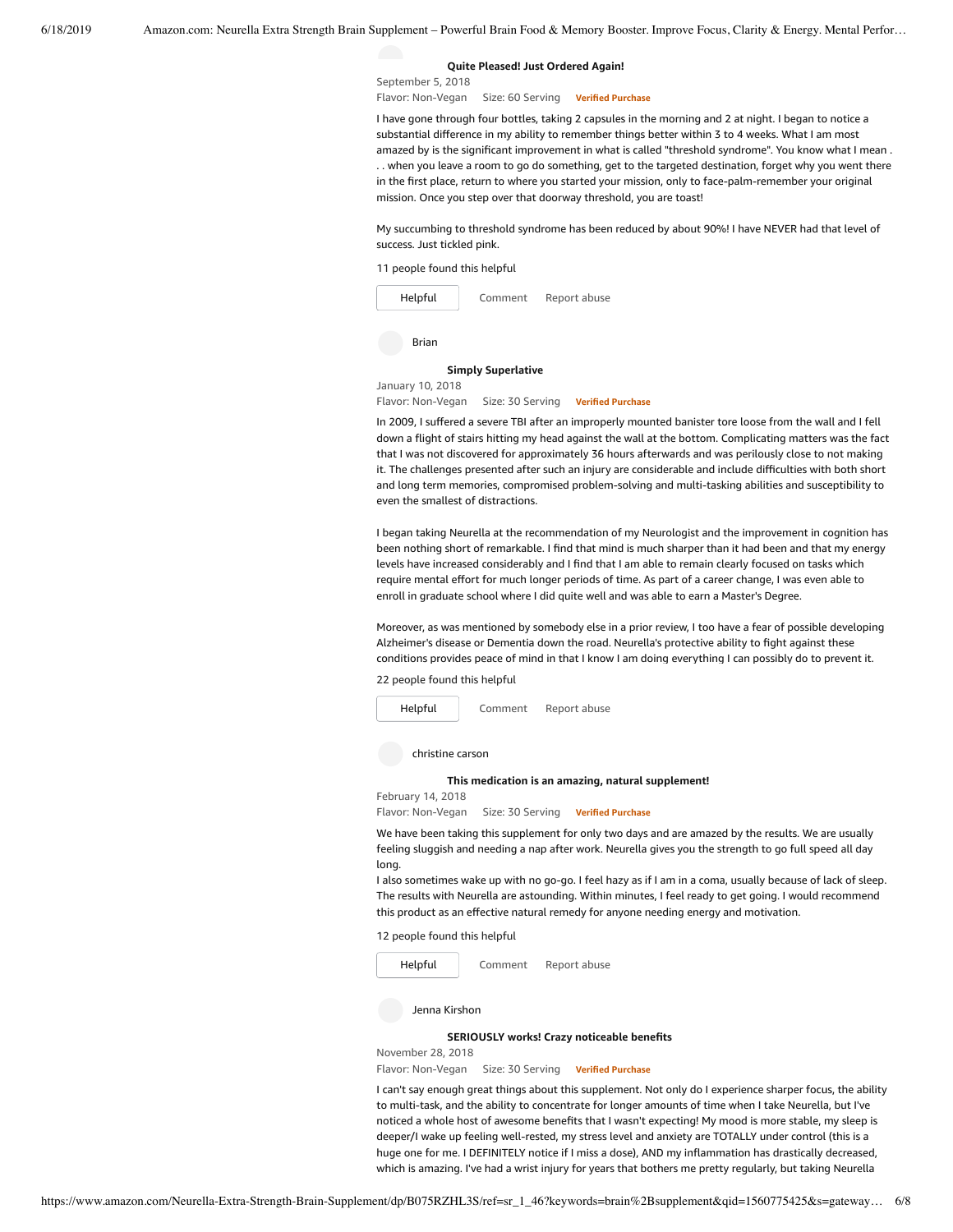zaps away my pain. I was blown away and this supplement has seriously changed my life for the better.

I had a few days off of it in between finishing a bottle and waiting for the next one to arrive, and I felt a noticeable difference in my body and mind when I wasn't taking it. Couldn't recommend more highly! I also love that it was created by accomplished brain doctors who know their stuff, so I feel safe taking it long term and confident in the quality of ingredients.

#### 7 people found this helpful

| Helpful                 | Comment | Report abuse |  |  |
|-------------------------|---------|--------------|--|--|
| See all 65 reviews      |         |              |  |  |
| Write a customer review |         |              |  |  |

### Set up an Amazon Giveaway



Amazon Giveaway allows you to run promotional giveaways in order to create buzz, reward your audience, and attract new followers and customers. Learn more about Amazon [Giveaway](https://www.amazon.com/gp/giveaway/home?ref=aga_dp_lm)

**This item:** Neurella Extra Strength Brain Supplement - Powerful Brain Food & Memory Booster. Improve Focus, Clarity & Energy. Mental Performance Nootropic - Reduce Memory Loss & Brain Fog. Nutritional Brain Fuel

Set up a [giveaway](https://www.amazon.com/giveaway/host/setup/ref=aga_h_su_dp?_encoding=UTF8&asin=B075RZHL3S)

# Customers who bought this item also bought



 $22$ 

[\\$8.99](https://www.amazon.com/Amazon-Brand-Solimo-Vitamin-Softgels/dp/B07CJNJ32N/ref=pd_sim_121_1/143-6729050-3493109?_encoding=UTF8&pd_rd_i=B07CJNJ32N&pd_rd_r=609b0744-91c8-11e9-87d9-8b31639319cd&pd_rd_w=jGFZu&pd_rd_wg=6VCPo&pf_rd_p=90485860-83e9-4fd9-b838-b28a9b7fda30&pf_rd_r=H45T2T56X8D8ETEJ60NK&psc=1&refRID=H45T2T56X8D8ETEJ60NK)

Ad feedback

**Pages with related products.** See and discover other items: natural [coenzyme](https://www.amazon.com/slp/natural-coenzyme-q10/45d7xfd5g6on692?_encoding=UTF8&ref_=fs_blw_d_clp_1) q10

Disclaimer: While we work to ensure that product information is correct, on occasion manufacturers may alter their ingredient lists. Actual product packaging and materials may contain more and/or different information than that shown on our Web site. We recommend that you do not solely rely on the information presented and that you always read labels, warnings, and directions before using or consuming a product. For additional information about a product, please contact the manufacturer. Content on this site is for reference purposes and is not intended to substitute for advice given by a physician, pharmacist, or other licensed health-care professional. You should not use this information as self-diagnosis or for treating a health problem or disease. Contact your health-care provider immediately if you suspect that you have a medical problem. Information and statements regarding dietary supplements have not been evaluated by the Food and Drug Administration and are not intended to diagnose, treat, cure, or prevent any disease or health condition. Amazon.com assumes no liability for inaccuracies or misstatements about products